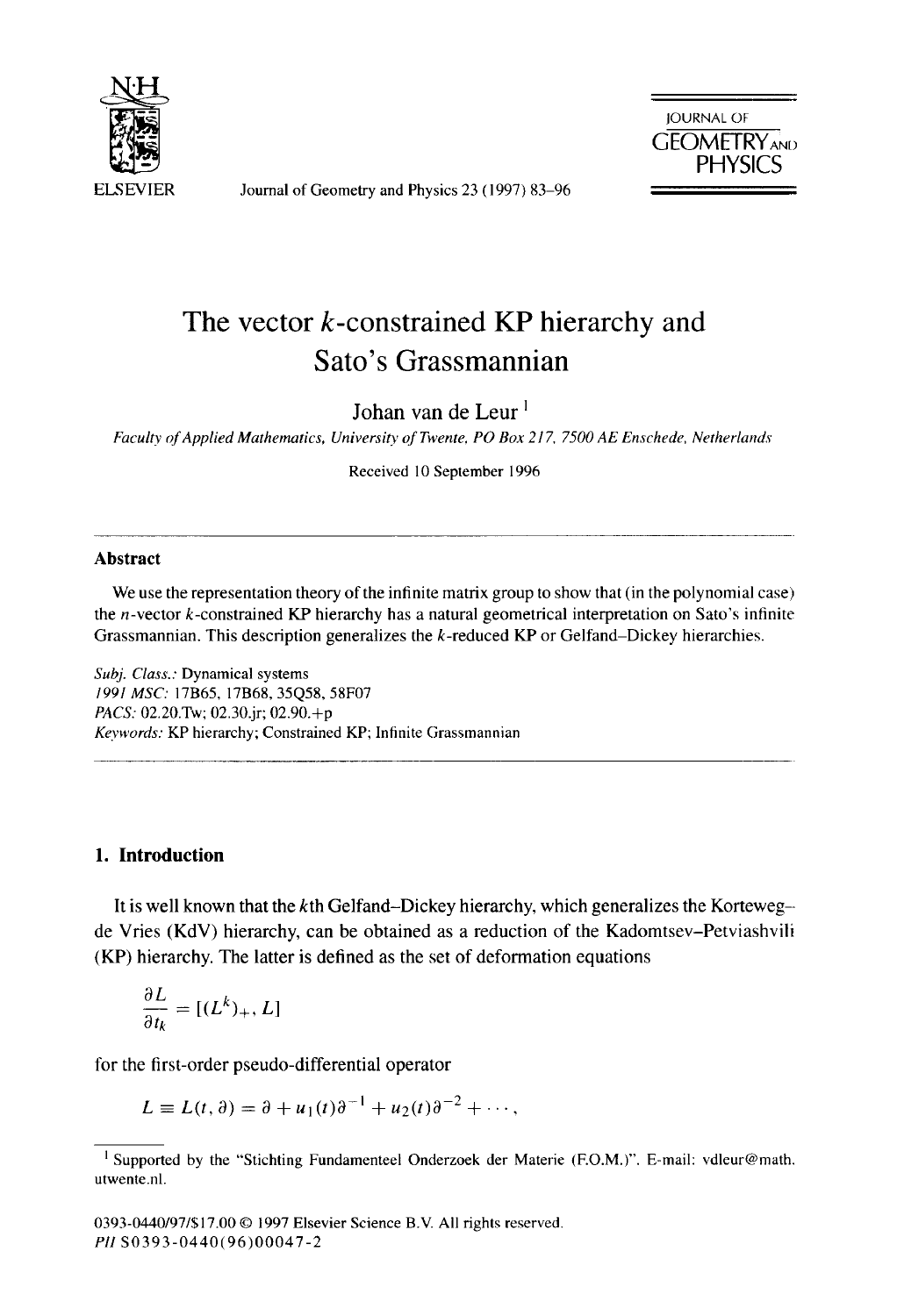here  $\partial = \partial/\partial t_1$ ,  $t = (t_1, t_2, ...)$  and  $(L^k)_+$  stands for the differential part of  $L^k$ . Now L dresses as  $L = P \partial P^{-1}$  with

$$
P \equiv P(t, \partial) = 1 + a_1(t)\partial^{-1} + a_2(t)\partial^{-2} + \cdots
$$

One can choose  $P$  in such a way that

$$
P(t, z) = \frac{\tau(t - [z^{-1}])}{\tau(t)},
$$

where  $\tau(t) = \tau(t_1, t_2, t_3, ...)$  is the famous  $\tau$ -function, introduced by the Kyoto group [DJKM1-3] and  $[z] = (z, \frac{1}{2}z^2, \frac{1}{3}z^3, \ldots)$ . Sato [S] showed that such a  $\tau$ -function corresponds to a point of some infinite Grassmannian Gr (see e.g.  $[S, SW]$ ). Let H be the space of formal Laurent series  $\sum a_n t^n$  such that  $a_n = 0$  for  $n \gg 0$ . The points of Gr are those linear subspaces  $W \subset H$  for which the projection  $\pi_+$  of W into  $H_+ = \{\sum a_n t^n \in H \mid a_n = 0\}$ 0 for all  $n < 0$  is a Fredholm operator. The kth reduction or kth Gelfand–Dickey hierarchy is obtained by assuming that

$$
L^k = (L^k)_+,
$$

which corresponds to a  $\tau$ -function for which

$$
\frac{\partial \tau}{\partial t_k} = \lambda \tau \quad \text{for some } \lambda \in \mathbb{C}.
$$

In the polynomial case, i.e.  $\tau$  is a polynomial, clearly  $\lambda = 0$ . The point in the Grassmannian that corresponds to such a reduced  $\tau$ -function satisfies

$$
t^kW\subset W.
$$

In recent years a lot of attention has been drawn to a new kind of reduction of the KP hierarchy, viz. the so-called k-constrained KP hierarchies [AFGZ,C,CSZ,CZ,D,DS,OS,Z] (and references therein). Here one assumes that

$$
L^k = (L^k)_+ + q\,\partial^{-1}r,\tag{1.1}
$$

 $q = q(t)$ ,  $r = r(t)$  being functions. Under this condition the KP hierarchy is constrained to

$$
\frac{\partial L}{\partial t_k} = [(L^k)_+, L], \qquad \frac{\partial q}{\partial t_k} = (L^k)_+, q, \qquad \frac{\partial r}{\partial t_k} = -(L^k)_+^* r. \tag{1.2}
$$

Here  $A^*$  stands for the adjoined operator of A (see e.g. [KV] for more details about pseudodifferential operators). The AKNS, Yajima-Oikawa and Melnikov hierarchies are some of the examples that appear amongst these constrained KP families.

In this paper we consider the generalization of this  $k$ -constrained KP hierarchy, which was introduced by Sidorenko and Strampp [SS], the  $n$ -vector  $k$ -constrained hierarchy. We assume that

$$
L^{k} = (L^{k})_{+} + \sum_{j=1}^{n} q_{j} \partial^{-1} r_{j}, \qquad (1.3)
$$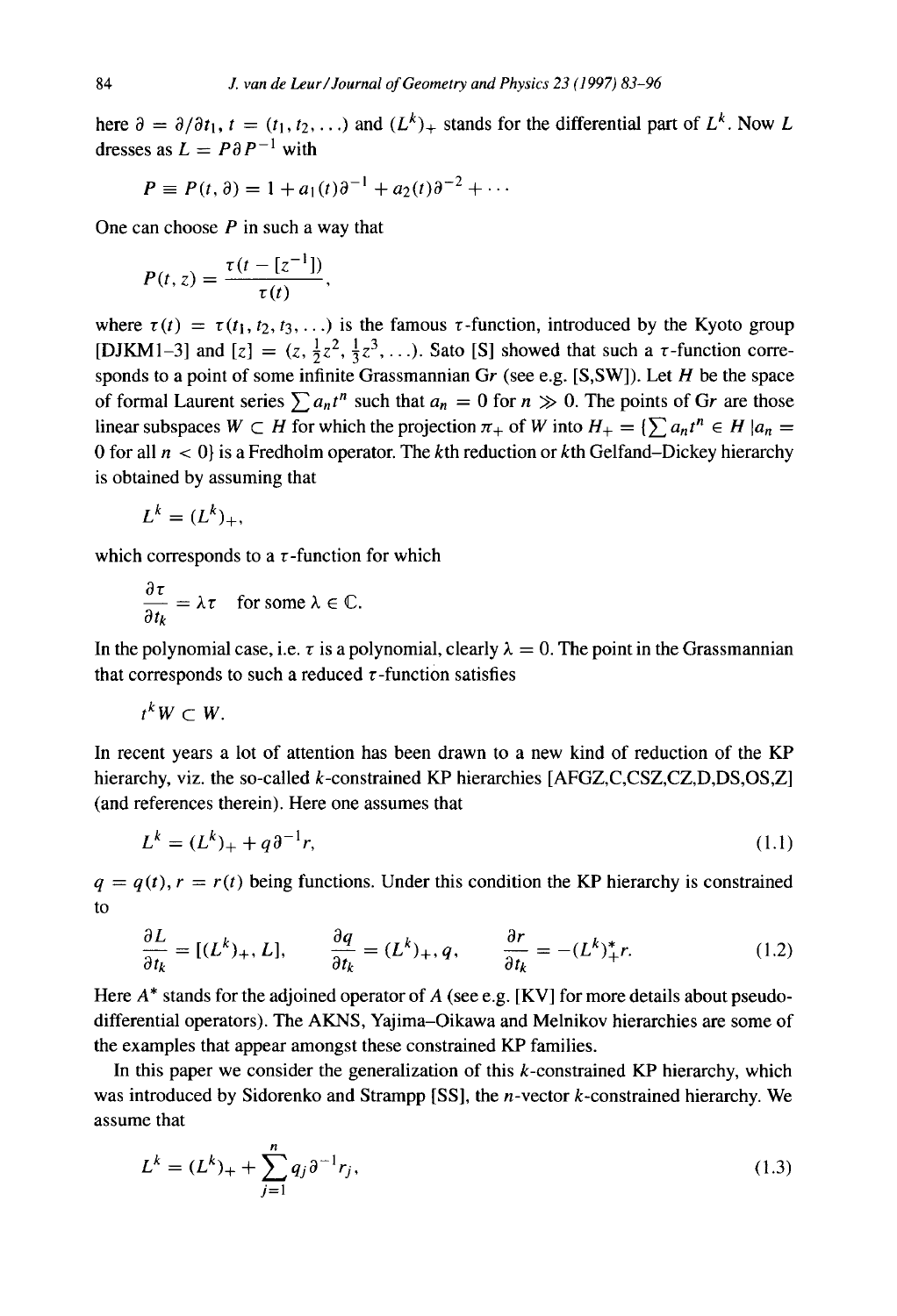then one obtains the following integrable system:

$$
\frac{\partial L}{\partial t_k} = [(L^k)_+, L], \qquad \frac{\partial q_j}{\partial t_k} = (L^k)_+ q_j, \quad \frac{\partial r_j}{\partial t_k} = -(L^k)_+^* r_j \qquad \text{for } 1 \le j \le n. \tag{1.4}
$$

For  $k = 1$  this hierarchy contains the coupled vector non-linear Schrödinger. Zhang and Cheng showed [ZC] that if one assumes that

$$
q_j(t) = \frac{\rho_j(t)}{\tau(t)} \quad \text{and} \quad r_j(t) = \frac{\sigma_j(t)}{\tau(t)},
$$
\n(1.5)

then L,  $q_j$  and  $r_j$ ,  $1 \leq j \leq n$  satisfy the *n*-vector *k*-constrained hierarchy if and only if  $\tau(t)$ ,  $\rho_i(t)$  and  $\sigma_i(t)$  satisfy the following set of equations:

$$
\text{Res}_{z=0}e^{-\eta(t,z)}\tau(t)e^{\xi(t,z)}e^{\eta(t',z)}\tau(t')e^{-\xi(t',z)} = 0,
$$
\n(1.6)

$$
\text{Res}_{z=0} z^{k} e^{-\eta(t,z)} \tau(t) e^{\xi(t,z)} e^{\eta(t',z)} \tau(t') e^{-\xi(t',z)} = \sum_{j=1}^{n} \rho_j(t) \sigma_j(t'), \qquad (1.7)
$$

$$
\text{Res}_{z=0} z^{-1} e^{-\eta(t,z)} \tau(t) e^{\xi(t,z)} e^{\eta(t',z)} \rho_j(t') e^{-\xi(t',z)} = \rho_j(t) \tau(t'), \tag{1.8}
$$

$$
\text{Res}_{z=0} z^{-1} e^{-\eta(t,z)} \sigma_j(t) e^{\xi(t,z)} e^{\eta(t',z)} \tau(t') e^{-\xi(t',z)} = \tau(t) \sigma_j(t'), \tag{1.9}
$$

where

$$
\eta(t,z) = \sum_{i=1}^{\infty} \frac{\partial}{\partial t_i} \frac{z^{-i}}{i}, \qquad \xi(t,z) = \sum_{i=1}^{\infty} t_i z^i
$$
\n(1.10)

and  $\text{Res}_{z=0} \sum_{i} a_i z^i = a_{-1}$ .

In the case that  $n = 1$ , Loris and Willox [LW] show that one can deduce some additional bilinear identities, but now involving  $\partial \tau / \partial t_k$ . It is unclear if this is possible for  $n > 1$ , but we will not need these extra bilinear identities.

We will show in this paper that in fact L satisfies the *n*-vector  $k$ -constrained KP hierarchy,  $(1.3)$  and  $(1.4)$ , if and only if the corresponding point W in Gr has a linear subspace  $W' \subset W$ of codimension  $n$  such that

$$
t^k W' \subset W. \tag{1.11}
$$

We will prove this only in the polynomial case, i.e. polynomial  $\tau$ ,  $\rho_i$  and  $\sigma_i$ , but Gerand Helminck and the author recently obtained the same result in the Segal-Wilson scattering [HV]. We use the representation theory of the infinite-dimensional matrix group  $GL_{\infty}$ , developed by Kac and Peterson [KP1,KP2] (see also [KR]), to achieve this result.

Notice that in this way we get a filtration of hierarchies, i.e. the *n*-vector  $k$ -constrained hierarchy is a subsystem of the  $(n + 1)$ -vector k-constrained hierarchy,  $n = 0$  being the k-reduced KP or Gelfand-Dickey hierarchies.

Finally we want to mention that recently Aratyn et al. [ANP] have related these  $n$ -vector  $k$ -constrained KP hierarchies to: (1) the general rational reductions of the KP hierarchy as considered by Krichever [K] and (2) matrix models that generalize the familiar ones with standard polynomial matrix potentials.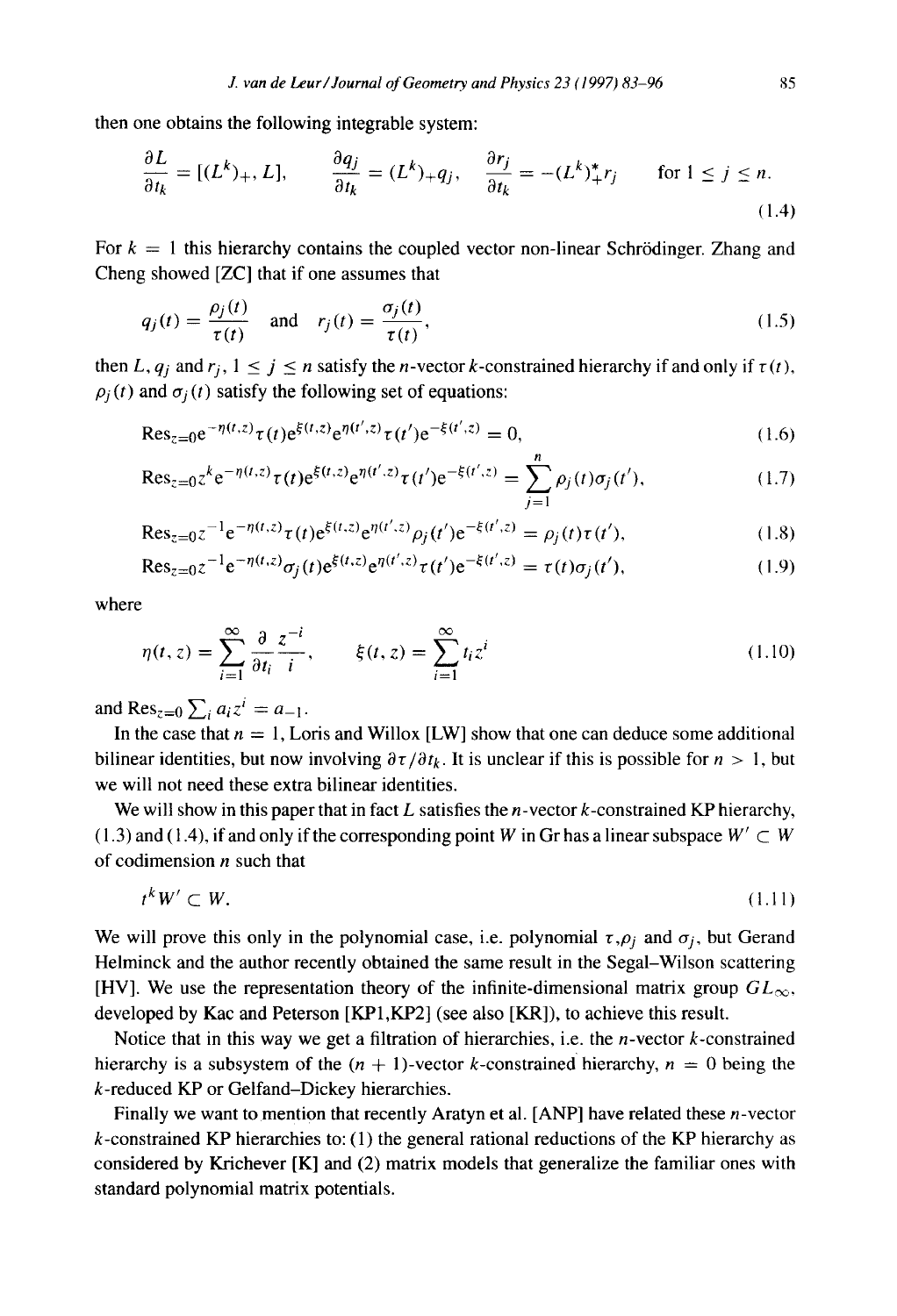## **2.** The semi-infinite wedge representation of the group  $GL_{\infty}$  and Sato's **Grassmannian**

Consider the infinite complex matrix group

$$
GL_{\infty} = \{ A = (a_{ij})_{i,j \in \mathbb{Z} + 1/2} | A \text{ is invertible}
$$
  
and all but a finite number of  $a_{ij} - \delta_{ij}$  are 0

and its Lie algebra

 $gl_{\infty} = \{a = (a_{ij})_{i,j \in \mathbb{Z} + 1/2} \}$  all but a finite number of  $a_{ij}$  are 0}

with bracket  $[a, b] = ab - ba$ . The Lie algebra  $gl_{\infty}$  has a basis consisting of matrices  $E_{ij}$ ,  $i, j \in \mathbb{Z} + \frac{1}{2}$ , where  $E_{ij}$  is the matrix with a 1 on the  $(i, j)$ th entry and zeros elsewhere. Let  $\mathbb{C}^{\infty} = \bigoplus_{i \in \mathbb{Z}+1/2} \mathbb{C}v_i$  be an infinite-dimensional complex vector space with fixed basis  ${v_j}_{j \in \mathbb{Z}+1/2}$ . Both the group  $GL_{\infty}$  and its Lie algebra  $gl_{\infty}$  act linearly on  $\mathbb{C}^{\infty}$  via the usual formula:

$$
E_{ij}(v_k)=\delta_{jk}v_i.
$$

The well-known semi-infinite wedge representation is constructed as follows [KP2] (see also [KR,KV]). The semi-infinite wedge space  $F = A^{1/2\infty} \mathbb{C}^{\infty}$  is the vector space with a basis consisting of all semi-infinite monomials of the form  $v_{i_1} \wedge v_{i_2} \wedge v_{i_3} \cdots$ , where  $i_1 > i_2 > i_3 > \cdots$  and  $i_{l+1} = i_l - 1$  for  $l \gg 0$ . We can now define representations R of  $GL_{\infty}$  and r of  $gl_{\infty}$  on F by

$$
R(A)(v_{i_1} \wedge v_{i_2} \wedge v_{i_3} \wedge \cdots) = Av_{i_1} \wedge Av_{i_2} \wedge Av_{i_3} \wedge \cdots,
$$
  

$$
r(a)(v_{i_1} \wedge v_{i_2} \wedge v_{i_3} \wedge \cdots) = \sum_k v_{i_1} \wedge v_{i_2} \wedge \cdots \wedge v_{i_{k-1}} \wedge av_{i_k} \wedge v_{i_{k+1}} \wedge \cdots
$$
 (2.1)

These equations are related by the usual formula

 $exp(r(a)) = R(exp a)$  for  $a \in gl_{\infty}$ .

In order to perform calculations later on, it is convenient to introduce a larger group

$$
\overline{GL_{\infty}} = \{ A = (a_{ij})_{i,j \in \mathbb{Z} + 1/2} | A \text{ is invertible and all but a finite number of } a_{ij} - \delta_{ij} \text{ with } i \ge j \text{ are } 0 \}
$$

and its Lie algebra

 $\overline{gl_{\infty}} = \{a = (a_{ij})_{i,j \in \mathbb{Z}+1/2}\}\$ all but a finite number of  $a_{ij}$  with  $i \geq j$  are 0). Both  $\overline{GL_{\infty}}$  and  $\overline{gl_{\infty}}$  act on a completion  $\overline{\mathbb{C}^{\infty}}$  of the space  $\mathbb{C}^{\infty}$ , where

$$
\overline{\mathbb{C}^{\infty}} = \left\{ \sum_{j} c_{j} v_{j} | c_{j} = 0 \text{ for } j \gg 0 \right\}.
$$

It is easy to see that the representations R and r extend to representations of  $\overline{GL_{\infty}}$  and  $\overline{gl_{\infty}}$ on the space  $F$ .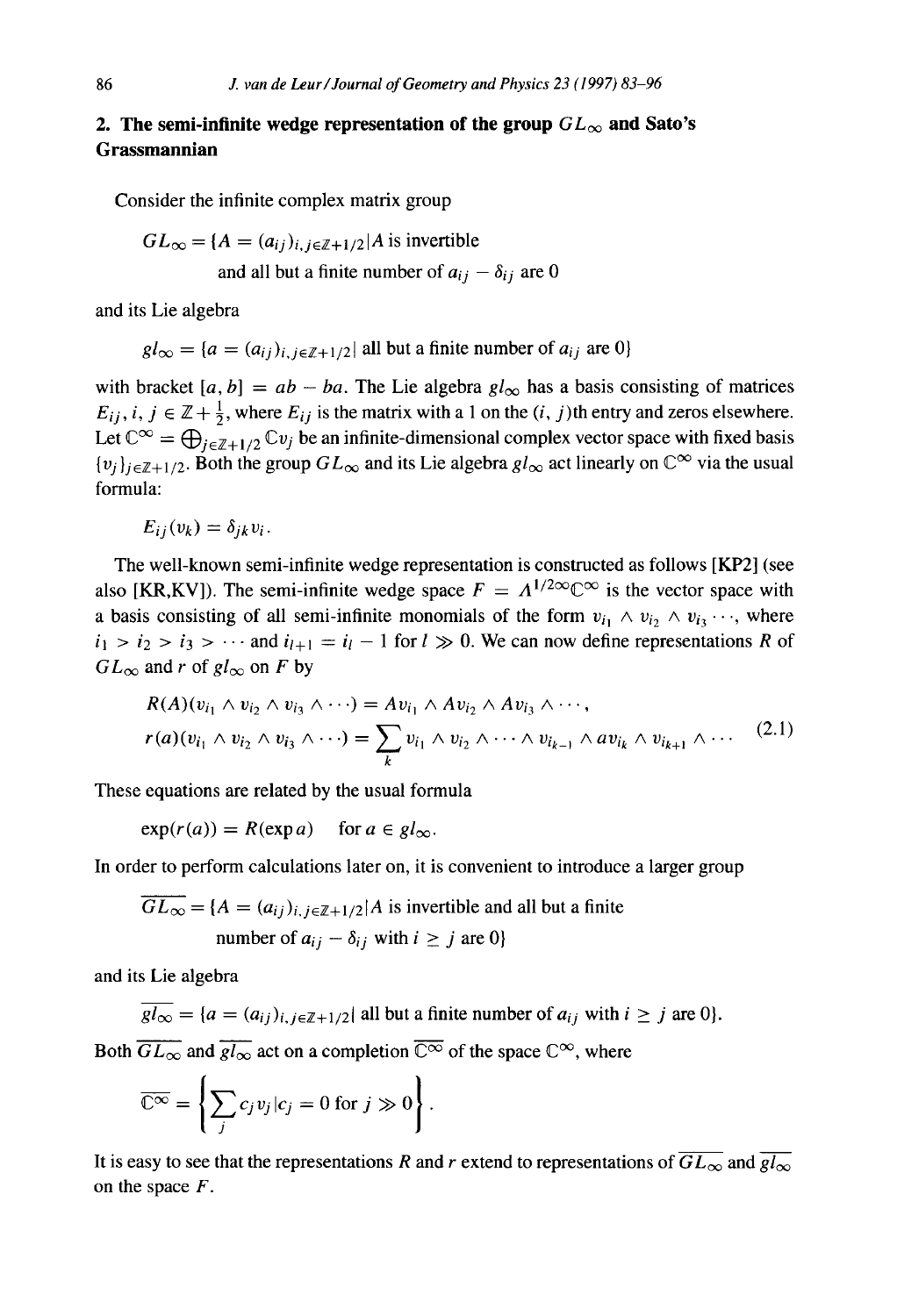The representation *r* of  $gl_{\infty}$  and  $\overline{gl_{\infty}}$  can be described in terms of wedging and contracting operators in F (see e.g. [KP2,KR]). Let  $v_i^*$  be the linear functional on  $\mathbb{C}^{\infty}$  defined by  $\langle v_i^*, v_j \rangle := v_i^*(v_j) = \delta_{ij}$  and let  $\mathbb{C}^{\infty*} = \bigoplus_{i \in \mathbb{Z}+1/2}^{\infty} \mathbb{C} v_i^*$  be the restricted dual of  $\mathbb{C}^{\infty}$ , then for any  $w \in \mathbb{C}^{\infty}$ , we define a wedging operator  $\psi^+(w)$  on F by

$$
\psi^+(w)(v_{i_1} \wedge v_{i_2} \wedge \cdots) = w \wedge v_{i_1} \wedge v_{i_2} \cdots \qquad (2.2)
$$

Let  $w^* \in \mathbb{C}^{\infty^*}$ , we define a contracting operator

$$
\psi^-(w^*)(v_{i_1} \wedge v_{i_2} \wedge \cdots)
$$
\n
$$
= \sum_{s=1}^{\infty} (-1)^{s+1} \langle w^*, v_{i_s} \rangle v_{i_1} \wedge v_{i_2} \wedge \cdots \wedge v_{i_{s-1}} \wedge v_{i_{s+1}} \wedge \cdots
$$
\n(2.3)

For simplicity we write

$$
\psi_j^+ = \psi^+(v_{-j}), \quad \psi_j^- = \psi^-(v_j^*) \qquad \text{for } j \in \mathbb{Z} + \frac{1}{2}.
$$
 (2.4)

These operators satisfy the following relations  $(i, j \in \mathbb{Z} + \frac{1}{2}, \lambda, \mu = +, -)$ :

$$
\psi_i^{\lambda} \psi_j^{\mu} + \psi_j^{\mu} \psi_i^{\lambda} = \delta_{\lambda, -\mu} \delta_{i, -j},
$$

hence they generate a Clifford algebra, which we denote by  $\mathcal{C}\ell$ .

Introduce the following elements of  $F$  ( $m \in \mathbb{Z}$ ):

$$
|m\rangle = v_{m-1/2} \wedge v_{m-3/2} \wedge v_{m-5/2} \wedge \cdots
$$

It is clear that F is an irreducible  $\mathcal{C}\ell$ -module generated by the vacuum  $|0\rangle$  such that

$$
\psi_i^{\pm}|0\rangle = 0 \quad \text{for } j > 0.
$$

It is straightforward that the representation  $r$  is given by the following formula:

$$
r(E_{ij}) = \psi_{-i}^+ \psi_i^-.
$$
 (2.5)

Define the *charge decomposition* 

$$
F = \bigoplus_{m \in \mathbb{Z}} F^{(m)} \tag{2.6}
$$

by letting

charge
$$
(|0\rangle) = 0
$$
 and charge $(\psi_j^{\pm}) = \pm 1$ . (2.7)

It is clear that the charge decomposition is invariant with respect to  $r(gl_{\infty})$  (and hence with respect to  $R(GL_{\infty})$ ). Moreover, it is easy to see that each  $F^{(m)}$  is irreducible with respect to  $gl_{\infty}$  (and  $GL_{\infty}$ ). Note that  $|m\rangle$  is its highest weight vector, i.e.

$$
r(E_{ij})|m\rangle = 0 \quad \text{for } i < j,
$$
\n
$$
r(E_{ii})|m\rangle = 0 \quad (\text{resp.} = |m\rangle) \quad \text{if } i > m \text{ (resp. if } i < m).
$$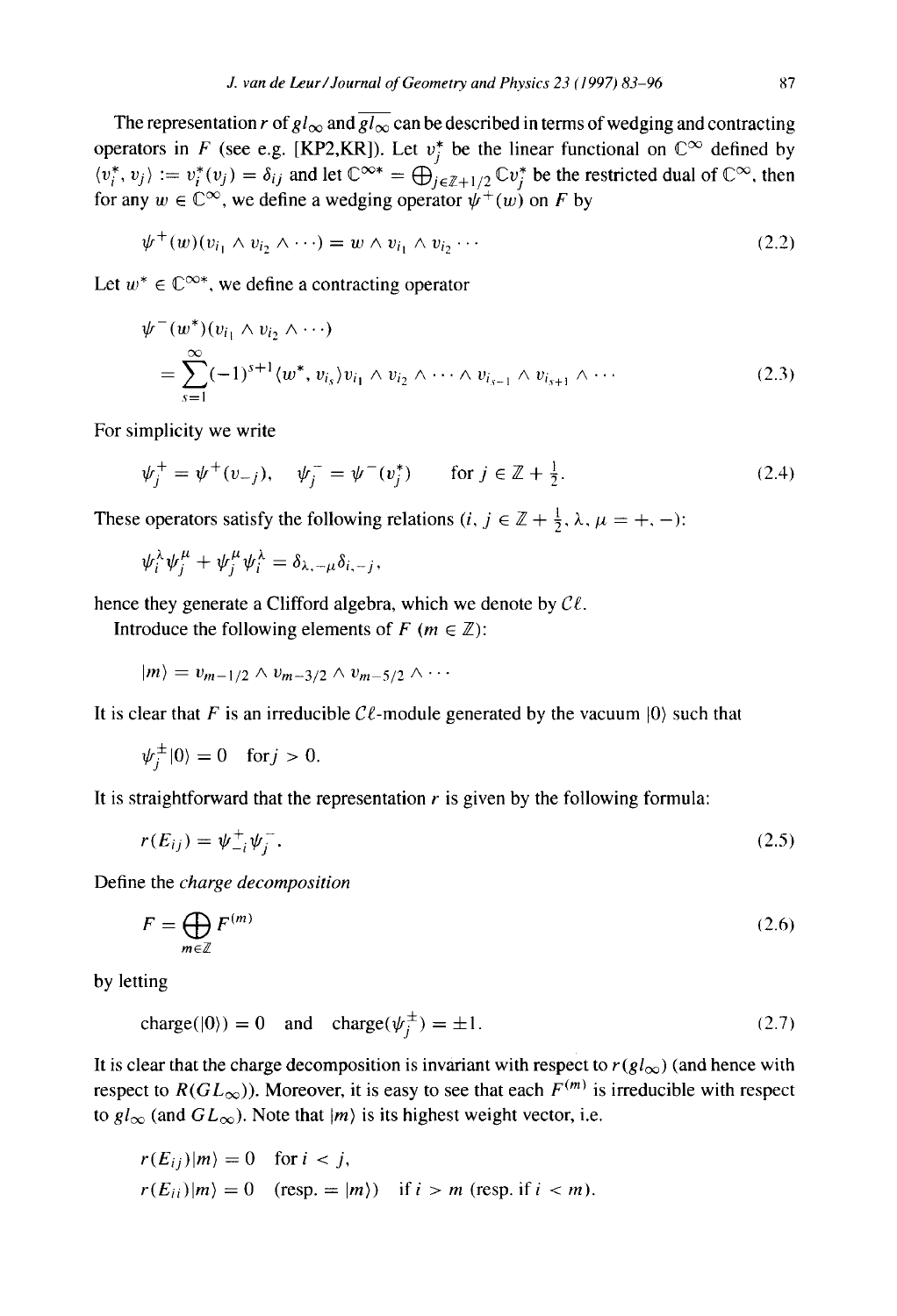Let  $w \in F$ , we define the Annihilator space Ann $(w)$  of w as follows:

$$
Ann(w) = \{v \in \mathbb{C}^{\infty} \mid v \wedge w = 0\}.
$$
\n
$$
(2.8)
$$

Notice that  $Ann(w) \neq 0$ , since  $v_j \in Ann(w)$  for  $j \ll 0$ . This Annihilator space for perfect (semi-infinite) wedges  $w \in F^{(m)}$  is related to the  $GL_{\infty}$ -orbit

$$
\mathcal{O}_m = R(GL_\infty)|m\rangle \subset F^{(m)}
$$

of the highest weight vector  $|m\rangle$  as follows. Let  $A = (A_{ij})_{i,j \in \mathbb{Z}} \in GL_{\infty}$ , denote by  $A_i = \sum_{i \in \mathbb{Z}} A_{ij} v_i$  then by (2.8)

$$
\tau_m = R(A)|m\rangle = A_{m-1/2} \wedge A_{m-3/2} \wedge A_{m-5/2} \wedge \cdots \qquad (2.9)
$$

with  $A_{-j} = v_{-j}$  for  $j \gg 0$ . Notice that since  $\tau_m$  is a perfect (semi-infinite) wedge

$$
Ann(\tau_m) = \sum_{j < m} \mathbb{C} A_j \subset \mathbb{C}^\infty.
$$

By identifying  $v_i = t^{-i-1/2}$  for  $i \in \mathbb{Z}+\frac{1}{2}$ , we can write  $A_i = A_i(t) = \sum_{i \in \mathbb{Z}+1/2} A_{ij} t^{-i-1/2}$ as a Laurent polynomial in t. In this way we can identify Ann( $\tau_m$ ) with a subspace  $W_{\tau_m}$  =  $\sum_{j \le m} \mathbb{C}A_j(t)$  of the space H of all Laurent polynomials. Notice that this space H differs from the one described in Section 1. So from now on let Gr consist of all linear subspaces of  $H$  which contain

$$
H_j := \sum_{i=-j}^{\infty} \mathbb{C} t^i
$$

for  $j \gg 0$  and let Gr =  $\bigcup_{m \in \mathbb{Z}}$  Gr<sub>m</sub> (disjoint union) with

 $Gr_m = \{W \in \text{Gr} \mid H_j \subset W \text{ and } \dim W/H_j = m - j \text{ for } j \ll 0\},\$ 

then we can construct a cannonical map

$$
\phi: \mathcal{O}_m \to \mathrm{Gr}_m, \qquad \phi(\tau_m) = W_{\tau_m} := \sum_{i < m} \mathbb{C} A_i(t).
$$

It is clear that  $\phi(|m\rangle) = H_m$  and that  $\phi$  is surjective with fibers  $\mathbb{C}^{\times}$ . This construction is due to Sato [S], we call Gr the polynomial Grassmannian. From now on we will call a perfect wedge also a  $\tau$ -function (note that  $\tau = 0$  is also a  $\tau$ -function).

## **3. The boson-fermion correspondence**

Introduce the fermionic fields ( $z \in \mathbb{C}^{\times}$ ):

$$
\psi^{\pm}[z] \stackrel{\text{def}}{=} \sum_{k \in \mathbb{Z} + 1/2} \psi_k^{\pm} z^{-k-1/2}.
$$
 (3.1)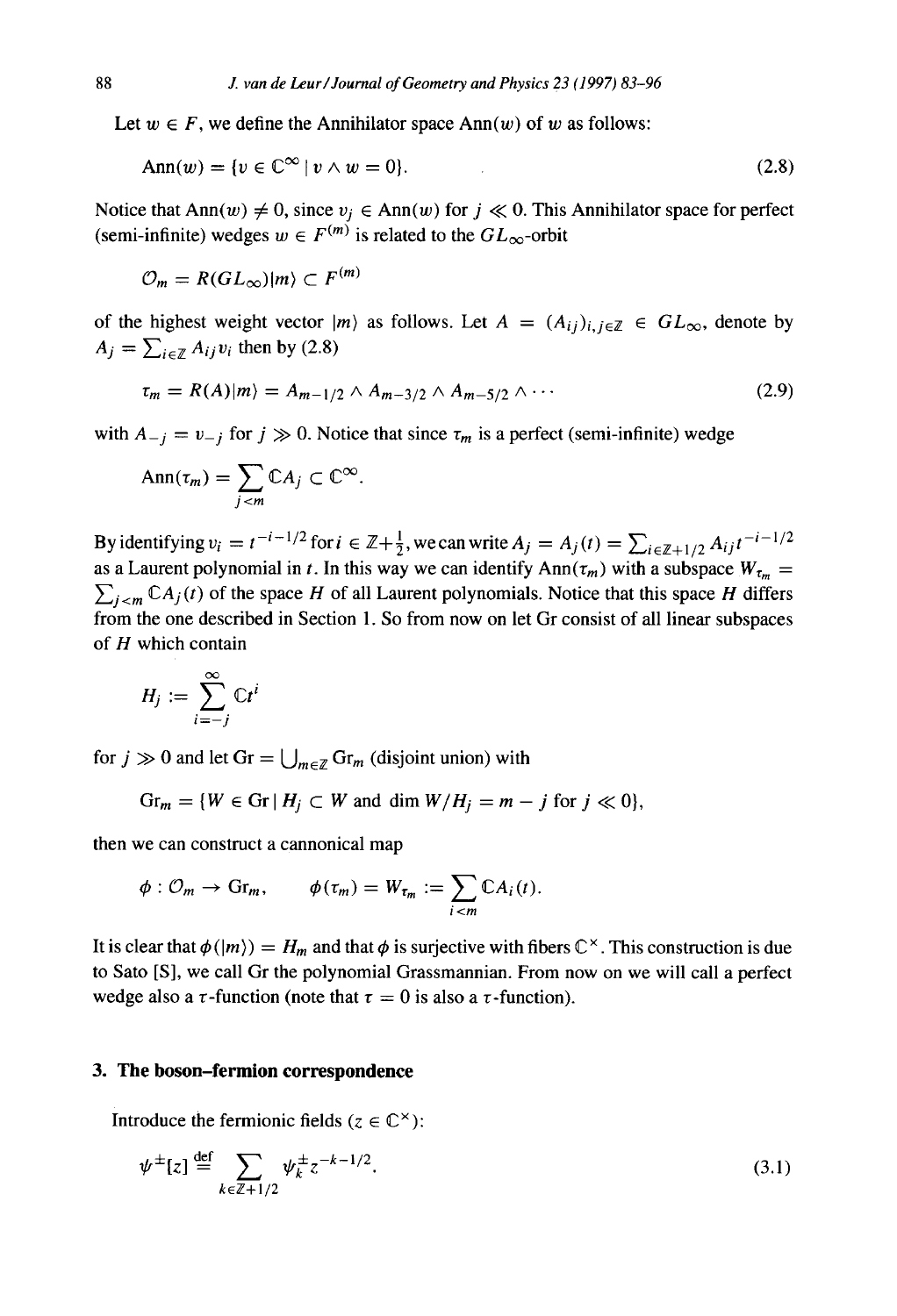Next we introduce bosonic fields:

$$
\alpha[z] \equiv \sum_{k \in \mathbb{Z}} \alpha_k z^{-k-1} \stackrel{\text{def}}{=} : \psi^+[z]\psi^-[z] \; ; \tag{3.2}
$$

where : : stands for the *normal ordered product* defined in the usual way  $(\lambda, \mu = +$  or -):

$$
\psi_k^{\lambda} \psi_l^{\mu} := \begin{cases} \psi_k^{\lambda} \psi_l^{\mu} & \text{if } l \geq k, \\ -\psi_l^{\mu} \psi_k^{\lambda} & \text{if } l < k. \end{cases}
$$

One checks (using e.g. Wick's formula) that the operators  $\alpha_k$  satisfy the commutation relations of the associative oscillator algebra, one has

$$
[\alpha_k, \alpha_l] = k\delta_{k,-l} \quad \text{and} \quad \alpha_k|m\rangle = 0 \quad \text{if } k > 0. \tag{3.3}
$$

In order to express the fermionic fields  $\psi^{\pm}(z)$  in terms of the bosonic operators  $\alpha_l$ , we need some additional operator  $Q$ . This operator is uniquely defined as follows:

$$
Q(v_{i_1} \wedge v_{i_2} \wedge \cdots) = (v_{i_1+1} \wedge v_{i_2+1} \wedge \cdots).
$$
 (3.4)

So

$$
Q|0\rangle = |1\rangle, \qquad Q\psi_k^{\pm} = \psi_{k=1}^{\pm}Q
$$

and Q satisfies the following commutation relations with the  $\alpha$ 's:

$$
[\alpha_k,\,Q]=\delta_{k0}Q.
$$

In this paper the operator  $Q^{-k}$  will play an important role. If  $w_{m-1/2} \wedge w_{m-3/2} \wedge \cdots$  is a perfect wedge then

$$
Q^{-k}(w_{m-1/2} \wedge w_{m-3/2} \wedge \cdots) = \Lambda^k w_{m-1/2} \wedge \Lambda^k w_{m-3/2} \wedge \cdots,
$$
 (3.5)

where  $\Lambda = \sum_{i \in \mathbb{Z}+1/2} E_{i,j+1}$ .

## Theorem 3.1. [DJKM1,JM]

$$
\psi^{\pm}[z] = Q^{\pm 1} z^{\pm \alpha_0} \exp\left(\mp \sum_{k < 0} \frac{1}{k} \alpha_k z^{-k}\right) \exp\left(\mp \sum_{k > 0} \frac{1}{k} \alpha_k z^{-k}\right). \tag{3.6}
$$

*Proof.* See [TV].

The operators on the right-hand side of (3.6) are called vertex operators. They made their first appearance in string theory (cf. [FK]).

We now describe the boson–fermion correspondence. Let  $\mathbb{C}[t]$  be the space of polynomials in indeterminates  $t = (t_1, t_2, t_3, \ldots)$ . Let  $B = \mathbb{C}[q, q^{-1}, t] = \mathbb{C}[t] \otimes_{\mathbb{C}} \mathbb{C}[q, q^{-1}]$  be the tensor product of algebras. Then the boson-fermion correspondence is the vector space isomorphism

$$
\sigma: F \stackrel{\sim}{\rightarrow} B,
$$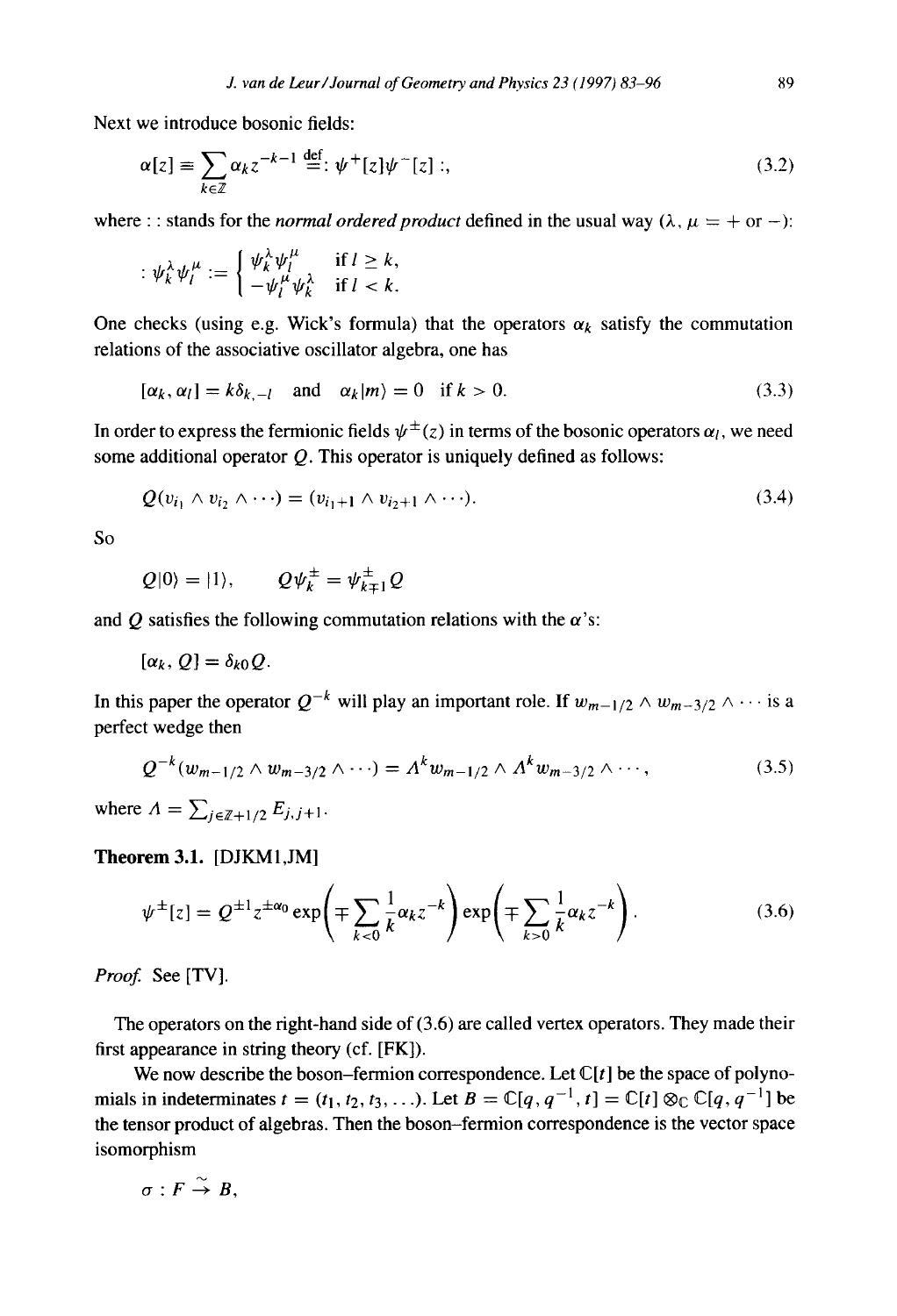given by

$$
\sigma(\alpha_{-m_1}\cdots\alpha_{-m_s}|k\rangle)=m_1\cdots m_st_{m_1}\cdots t_{m_s}q^k.
$$

Notice that the power of  $q$  is the value of the charge. The transported action of the operators  $\alpha_m$  and Q looks as follows:

$$
\sigma Q \sigma^{-1} = q, \qquad \sigma \alpha_m \sigma^{-1} = \begin{cases} -mt_m & \text{if } m < 0, \\ \frac{\partial}{\partial t_m} & \text{if } m > 0, \\ q \frac{\partial}{\partial q} & \text{if } m = 0. \end{cases}
$$
(3.7)

**Hence** 

$$
\sigma \psi^{\pm} [z] \sigma^{-1} = q^{\pm 1} z^{\pm q \partial / \partial q} e^{\pm \xi(t,z)} e^{\mp \eta(t,z)}
$$
(3.8)

with  $\eta(t, z)$  and  $\xi(t, z)$  given by (1.10).

#### **4. Identification of the bilinear identities**

From now on we assume that  $\tau \in F^{(m)}$ , hence that  $\tau$  is the inverse image under  $\sigma$ . Using the boson-fermion correspondence of Section 3, we rewrite the bilinear identities (1.6)-(1.9), of Zhang and Cheng now as equations in  $F \otimes F$ . Notice first the following equality of operators on  $F \otimes F$ :

$$
\mathrm{Res}_{z=0}\psi^+[z]\otimes\psi^-[z]=\sum_{i\in\mathbb{Z}+1/2}\psi_i^+\otimes\psi_{-i}^-.
$$

Now  $(1.6)$ – $(1.9)$  turn into the following equations:

$$
\sum_{i \in \mathbb{Z} + 1/2} \psi_i^+ \tau \otimes \psi_{-i}^- \tau = 0,
$$
\n(4.1)

$$
\sum_{i \in \mathbb{Z} + 1/2} \psi_i^+ \tau \otimes \psi_{-i}^- Q^{-k} \tau = \sum_{j=1}^n \rho_j \otimes \sigma_j,
$$
 (4.2)

$$
\sum_{i \in \mathbb{Z}+1/2} \psi_i^+ \tau \otimes \psi_{-i}^- \rho_j = \rho_j \otimes \tau, \tag{4.3}
$$

$$
\sum_{i\in\mathbb{Z}+1/2}\psi_i^+\sigma_j\otimes\psi_{-i}^-\mathcal{Q}^{-k}\tau=\mathcal{Q}^{-k}\tau\otimes\sigma_j.
$$
\n(4.4)

Here  $Q^{-k}\tau \in F^{(m-k)}$ ,  $\rho_i \in F^{(m+1)}$  and  $\sigma_j \in F^{(m-k-1)}$  for all  $1 \leq j \leq n$ . Eq. (4.1) is called the KP hierarchy in the fermionic picture, it characterizes the  $GL_{\infty}$ -orbit  $\mathcal{O}_m$ , i.e.:

**Proposition 4.1.** [KP2] *A non-zero element*  $\tau$  *of*  $F^{(m)}$  *lies in*  $\mathcal{O}_m$  *if and only if*  $\tau$  *satisfies Eq.* (4.1).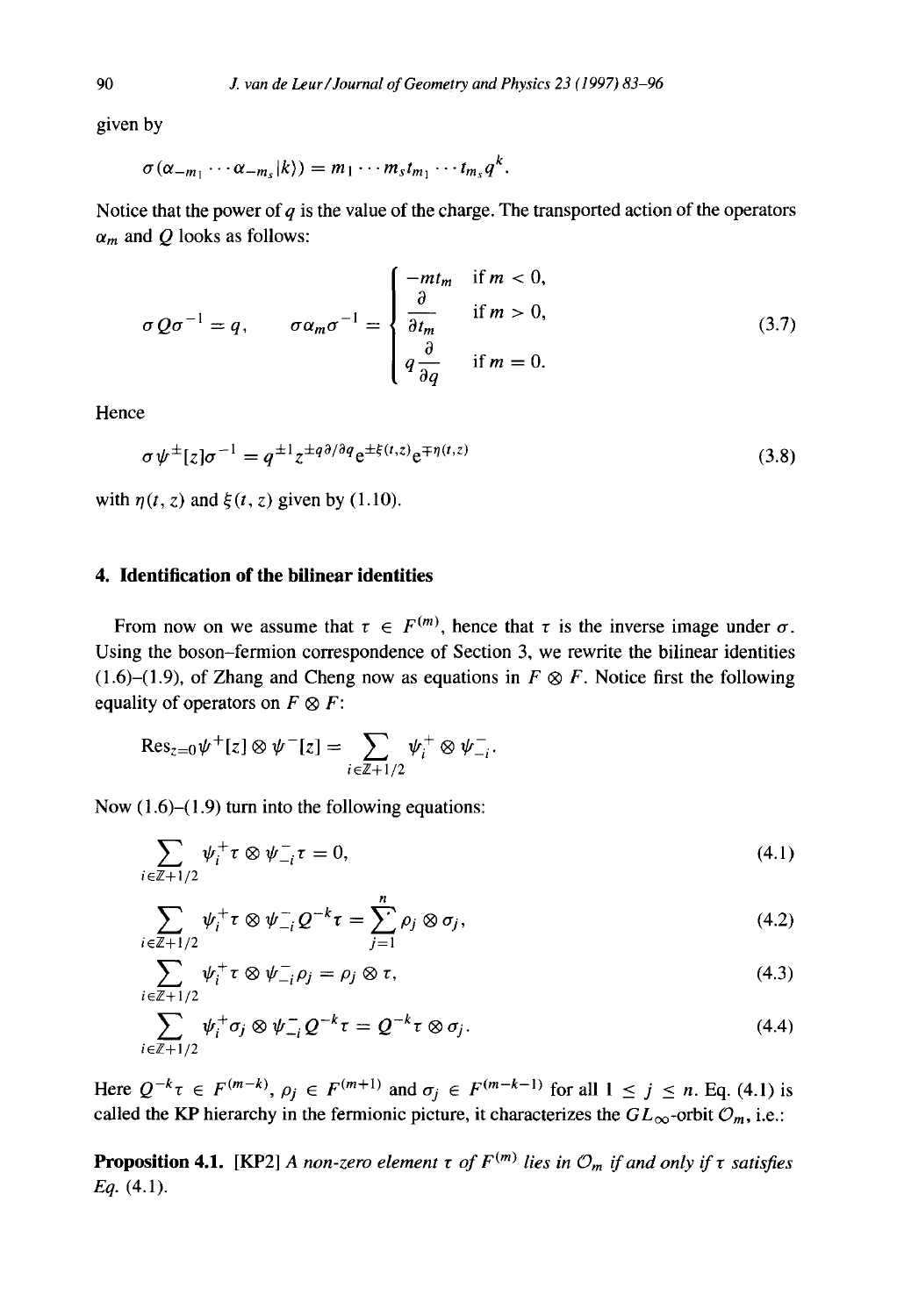If  $\tau \in \mathcal{O}_m$ , then we can write  $\tau$  as a perfect wedge

$$
\tau = w_{m-1/2} \wedge w_{m-3/2} \wedge w_{m-5/2} \wedge w_{m-7/2} \wedge \cdots, \qquad (4.5)
$$

such that  $w_{-l} = v_{-l}$  for  $l \gg 0$ . The corresponding point  $W_{\tau} \in \mathbb{G}r_m$  is then given by

$$
W_{\tau} = \langle w_{m-1/2}, w_{m-3/2}, w_{m-5/2}, w_{m-7/2}, \cdots \rangle. \tag{4.6}
$$

The geometrical interpretation of  $(4.3)$ - $(4.4)$  is given by the following proposition.

**Proposition 4.2.** Let  $\tau \in \mathcal{O}_m$ ,  $\rho \in F^{(m+1)}$  and  $\sigma \in F^{(m-1)}$ , then (1)  $\tau$  *and*  $\rho$  *satisfy* 

$$
\sum_{i \in \mathbb{Z} + 1/2} \psi_i^+ \tau \otimes \psi_{-i}^- \rho = \rho \otimes \tau \tag{4.7}
$$

*if and only if*  $\rho \in \mathcal{O}_{m+1}$  *and*  $W_{\tau} \subset W_o$ *,*  $(2)$   $\tau$  *and*  $\sigma$  *satisfy* 

$$
\sum_{i \in \mathbb{Z} + 1/2} \psi_i^+ \sigma \otimes \psi_{-i}^- \tau = \tau \otimes \sigma \tag{4.8}
$$

*if and only if*  $\sigma \in \mathcal{O}_{m-1}$  *and*  $W_{\sigma} \subset W_{\tau}$ .

*Proof.* Without loss of generality we may assume (since the operator  $\sum_i \psi_i^+ \otimes \psi_{-i}^-$  commutes with the action of  $R(GL_{\infty}) \otimes R(GL_{\infty})$  that  $\tau = |m\rangle$ . Then (4.7) is equivalent to

$$
\sum_{i>m} v_i \wedge |m\rangle \otimes \psi_i^-\rho = \rho \otimes |m\rangle.
$$

Since all elements  $v_i \wedge |m\rangle$ , for  $i > m$ , are linearly independent, we deduce that  $\psi_i^-\rho =$  $\lambda_i|m\rangle$  and that  $\rho \in \langle v_i \wedge |m\rangle |i \rangle > m$ . Hence  $\rho = w \wedge |m\rangle$  for some  $w \in \mathbb{C}^\infty$  and thus  $\rho \in \mathcal{O}_{m+1}$  and  $W_{\tau} \subset W_{\rho}$ .

The converse, since  $W_{\tau} \subset W_{\rho}, \rho = w \wedge |m\rangle$  for some  $w \in \mathbb{C}^{\infty}$ . Then

$$
\sum_{i \in \mathbb{Z} + 1/2} \psi_i^+ \tau \otimes \psi_{-i}^-(w \wedge \tau) = (w \wedge \tau) \otimes \tau - (1 \otimes \psi^+(w)) \left( \sum_{i \in \mathbb{Z} + 1/2} \psi_i^+ \tau \otimes \psi_{-i}^- \tau \right)
$$
  
=  $(w \wedge \tau) \otimes \tau$ 

For  $\tau = |m\rangle$ , (4.8) is equivalent to

$$
\sum_{i < m} (v_i \wedge \sigma) \otimes \psi_i^- |m\rangle = |m\rangle \otimes \sigma.
$$

Since the elements  $\psi_i^-|m\rangle$  for  $i < m$  are all linearly independent, we conclude that  $v_i \wedge \sigma =$  $\lambda_i|m\rangle$  and that  $\sigma \in (\psi_i^-[m)]$  i  $\langle m \rangle$ . Hence  $\sigma = \sum_{i=-\infty}^{m-1/2} a_i \psi_i^-[m]$ . Since  $\sigma \in F^{(m-1)}$ ,  $a_i = 0$  for all  $i < -N \ll 0$ . We now calculate  $Ann(\sigma)$ . Clearly  $Ann(\sigma) \subset \langle v_i | i \langle m \rangle =$  $A_{nn}(|m\rangle)$ , so let  $v = \sum_{i \le m} (-i b_i v_i)$ , then  $\sum_{i=-N+1/2}^{m-1/2} a_i b_i = 0$ . Hence, if  $\sigma \ne 0$ , we only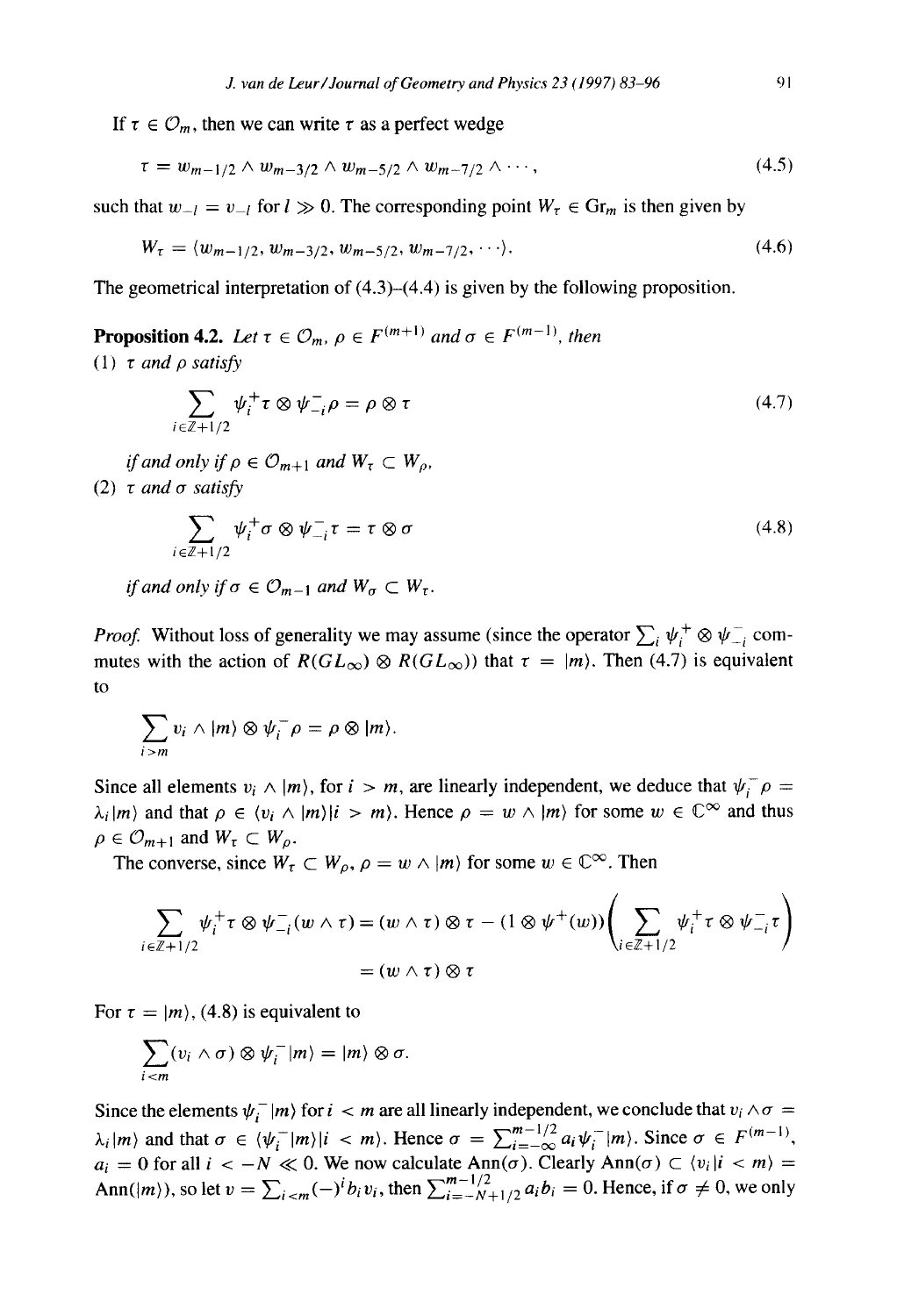find one restriction for the collection of  $b_i$ 's, from which we conclude that  $\sigma$  is a perfect wedge. The converse of this statement follows immediately by writing  $\tau = w \wedge \sigma$ .  $\Box$ 

**We next prove the following.** 

**Proposition 4.3.** Let  $\tau \in \mathcal{O}_m$ ,  $\rho_j \in \mathcal{O}_{(m+1)}$  and  $\sigma_j \in \mathcal{O}_{(m-k-1)}$ ,  $1 \leq j \leq n$ , be related by

$$
W_{\tau} \subset W_{\rho_i}, \qquad W_{\sigma_i} \subset \Lambda^k W_{\tau}, \tag{4.9}
$$

*then*  $\tau$  *satisfies Eq.* (4.2) *if and only if there exists a subspace*  $W' \subset W_{\tau}$  *of codimension n such that*  $A^k W' \subset W_\tau$ .

*Proof.* Notice first that  $A^k W_\tau = W_{Q^{-k}\tau}$ . We assume that n is minimal, so that all  $\sigma_i$  and  $\rho_i$  are non-zero perfect wedges, and that  $\tau$  is of the form (4.5). Then

$$
\sum_{i \in \mathbb{Z}+1/2} \psi_i^+ \tau \otimes \psi_{-i}^- Q^{-k} \tau
$$
\n
$$
= \sum_{l=0}^{\infty} (-)^l \Lambda^k w_{m-l-1/2} \wedge \tau \otimes \Lambda^k w_{m-l/2} \wedge \cdots
$$
\n
$$
\wedge \Lambda^k w_{m-l+1/2} \wedge \Lambda^k w_{m-l-3/2} \wedge \cdots
$$
\n
$$
= \sum_{j=1}^n u_j \wedge \tau \otimes \sigma_j,
$$

where  $\rho_i = u_i \wedge \tau$ . Since all vectors  $A^k w_{m-1/2} \wedge \cdots \wedge A^k w_{m-l+1/2} \wedge A^k w_{m-l-3/2} \wedge \cdots$ **are linearly independent, we deduce that** 

$$
\Lambda^k w_{m-l-1/2} \wedge u_1 \wedge u_2 \wedge \cdots \wedge u_n \wedge \tau = 0
$$

for all  $l = 0, 1, 2, \ldots$  Since we have assumed that *n* is minimal, also all  $u_j$ 's are linearly **independent and moreover**  $u_1 \wedge u_2 \wedge \cdots \wedge u_n \wedge \tau \neq 0$ **, hence** 

$$
A^{k} w_{m-l-1/2} \in \langle u_1, u_2, \ldots, u_n, w_{m-1/2}, w_{m-3/2}, \ldots \rangle,
$$

so there exists a subspace  $W' \subset W_{\tau}$  of codimension *n* such that  $\Lambda^k W' \subset W_{\tau}$ .

For the converse, choose a basis  $w_{m-n-1/2}$ ,  $w_{m-n-3/2}$ , ... of W' and extend it to a basis  $w_{m-1/2}, w_{m-3/2}, \ldots, w_{m-n+1/2}, w_{m-n-1/2}, w_{m-n-3/2}, \ldots$  of  $W_{\tau}$ , then

$$
\sum_{i \in \mathbb{Z}+1/2} \psi_i^+ \tau \otimes \psi_{-i}^- Q^{-k} \tau
$$
\n
$$
= \sum_{l=0}^{\infty} (-)^l A^k w_{m-l-1/2} \wedge \tau \otimes A^k w_{m-1/2} \wedge \cdots
$$
\n
$$
\wedge A^k w_{m-l+1/2} \wedge A^k w_{m-l-3/2} \wedge \cdots
$$
\n
$$
= \sum_{l=0}^{n-1} (-)^l A^k w_{m-l-1/2} \wedge \tau \otimes A^k w_{m-1/2} \wedge \cdots
$$
\n
$$
\wedge A^k w_{m-l+1/2} \wedge A^k w_{m-l-3/2} \wedge \cdots
$$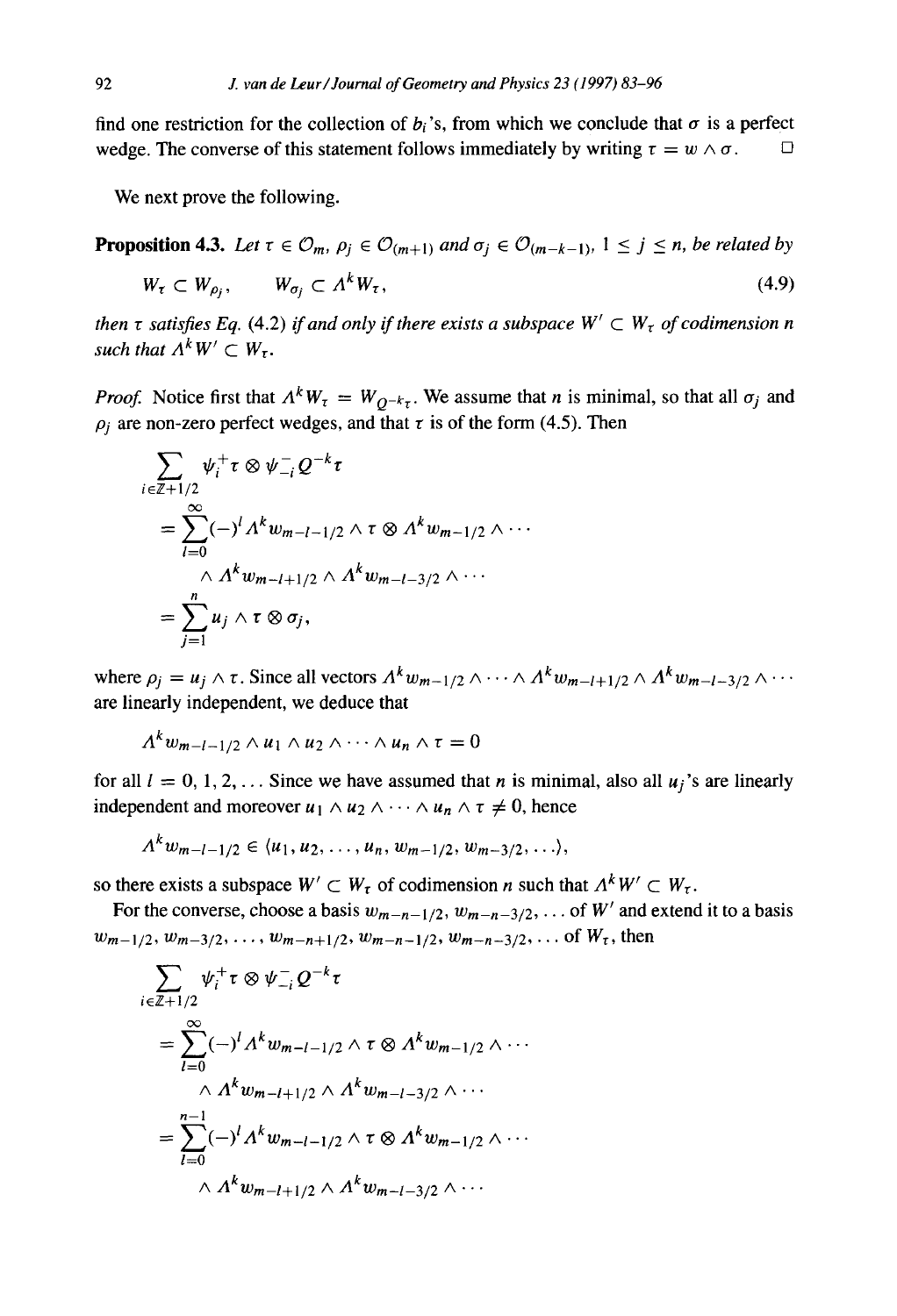So choose

$$
\rho_j = \Lambda^k w_{m-j+1/2} \wedge \tau,
$$
  
\n
$$
\sigma_j = \Lambda^k w_{m-1/2} \wedge \cdots \wedge \Lambda^k w_{m-j+3/2} \wedge \Lambda^k w_{m-j-1/2} \wedge \cdots,
$$

then  $W_{\tau}$ ,  $A^{k} W_{\tau}$ ,  $W_{\sigma_i}$  and  $W_{\rho_i}$  clearly satisfy Eq. (4.9).  $\Box$ 

From this proposition we deduce the main theorem of this paper.

Theorem 4.4. *The pseudo-differential operator* 

$$
L = \partial + u_1 \partial^{-1} + u_2 \partial^{-2} + \cdots
$$

*satisfies the n-vector k-constrained KP hierarchy if and only if the corresponding point*   $W \in Gr_m$  has a subspace W' of codimension n such that  $t^k W' \subset W$ .

As an easy consquence we obtain

Corollary 4.5. Let r *be a polynomial r-function of the n-vector k-constrained KP hierarchy, then*  $\partial \tau / \partial t_k = \sum_{l=1}^n \tau_l$  *where every*  $\tau_l$  *satisfies the KP hierarchy, i.e. Eq. (4.1).* 

*Proof.* Follows immediately by taking the same basis for  $W<sub>\tau</sub>$  as in the converse part of the proof of Proposition 4.3.  $\Box$ 

If  $n = 1$ , one can prove [V] that every polynomial  $\tau$ -function  $\tau$ , for which  $\frac{\partial \tau}{\partial t_k}$  is again  $\tau$ -function, is a solution of the k-constrained KP hierarchy.

Notice that we have constructed a natural filtration on the space  $G_{r_m}$ , which is determined by the *n*-vector *k*-constrained KP hierarchy for  $n = 0, 1, 2, \ldots$  Let

$$
\text{Gr}_{m}^{(n,k)} = \{W \in \text{Gr}_{m} | \text{ there exists a subspace } W' \subset W \text{ of codimension } n \text{ such that } t^{k}W' \subset W \},\tag{4.10}
$$

then

$$
\operatorname{Gr}_m^{(0,k)} \subset \operatorname{Gr}_m^{(1,k)} \subset \cdots \subset \operatorname{Gr}_m^{(n,k)} \subset \operatorname{Gr}_m^{(n+1,k)} \subset \cdots \tag{4.11}
$$

It is obvious that every point  $W \in \text{Gr}_m$  (in this polynomial case) is contained in  $\text{Gr}_m^{(n,k)}$  for  $n \gg 0$ , in other words

$$
Gr_m = \bigcup_{n \in \mathbb{Z}_+} Gr_m^{(n,k)}.
$$
\n(4.12)

So for every  $\tau$ -function of the KP hierarchy there exists a non-negative integer n such that for all  $m \ge n$ ,  $\tau$  is also a  $\tau$ -function of the *m*-vector *k*-constrained KP hierarchy. In other words, for every L, corresponding to a polynomial  $\tau$ -function, one can find a non-negative integer  $n$  such that  $L$  satisfies (1.3).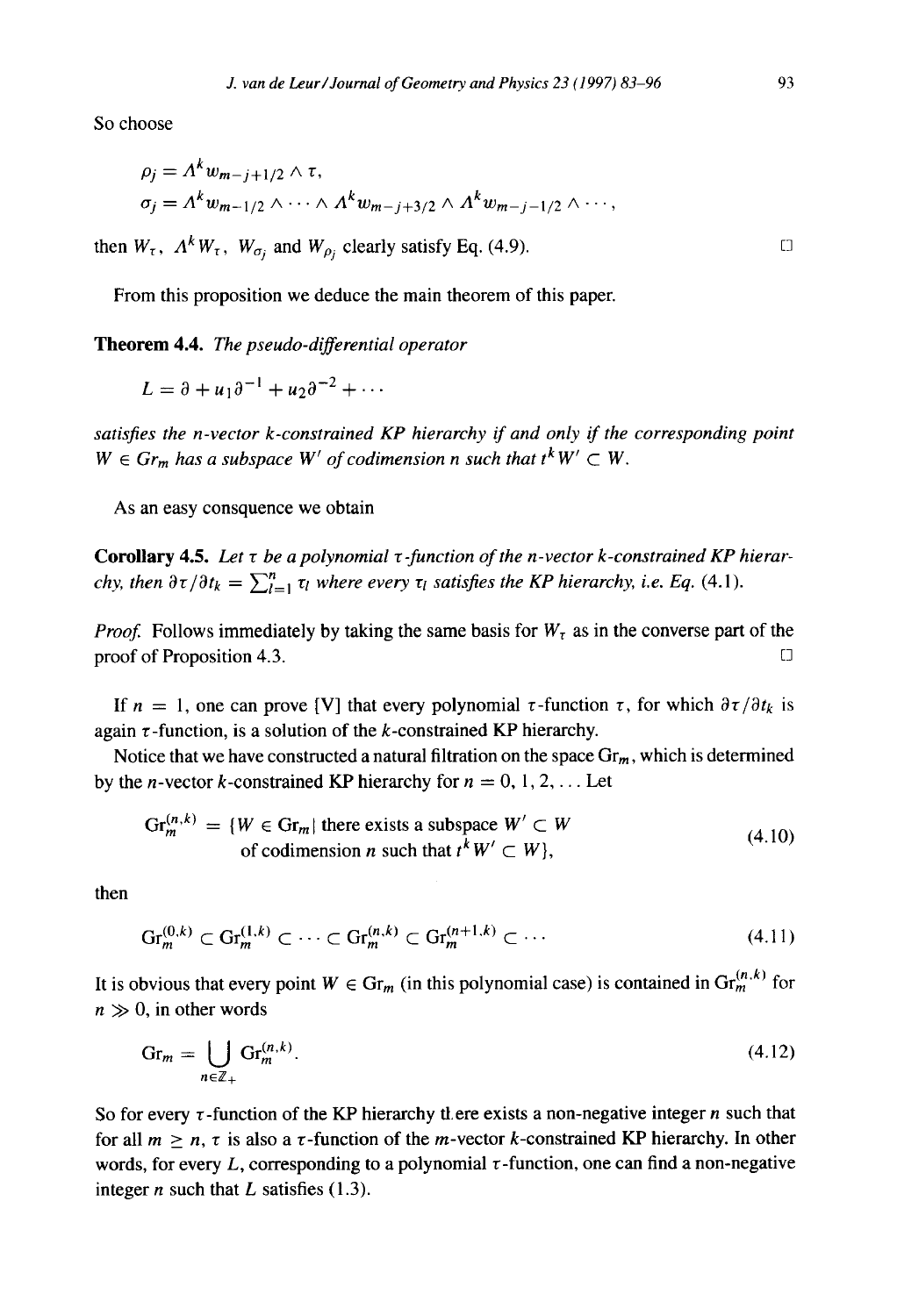## **5. Polynomial solutions of the n-vector k-constrained KP hierarchy**

We will now state an immediate consequence of the boson-fermion correspondence, viz., we calculate the image under  $\sigma$  of a perfect wedge of the form (2.9). One finds the following result.

**Proposition 5.1.** Let S<sub>i</sub> be the elementary Schur functions, defined by  $\exp \sum_{i=1}^{\infty} t_i z^i$  =  $\sum_{i \in \mathbb{Z}}^{\infty} S_i(t) z^i$  (S<sub>i</sub> = 0 for  $i < 0$ ) and let  $\tau_m \in \mathcal{O}_m$  be of the form (2.9), *i.e.*,

$$
\tau_m=A_{m-1/2}\wedge A_{m-3/2}\wedge A_{m-5/2}\wedge\cdots
$$

*with*  $A_j = \sum_{i \in \mathbb{Z}+1/2} A_{ij} v_i$  and  $A_{-k} = v_{-k}$  for all  $k > N \gg 0$ . Set  $A =$  $(A_{ij})_{i \in \mathbb{Z}+1/2, m>j \in \mathbb{Z}+1/2}$  *and let*  $A = \sum_{i \in \mathbb{Z}-1/2} E_{i,i+1} \in \overline{gl_{\infty}}$ *. Then* 

$$
\sigma(\tau_m) = \det \left( \sum_{i,j=-n+1/2}^{m-1/2} \left( \sum_{l=-N+1/2}^{\infty} S_{l-i} A_{lj} \right) E_{ij} \right) q^m.
$$
 (5.1)

*Proof.* The proof of this proposition is the same as the proof of Theorem 6.1 of [KR]. One computes

$$
\sigma\left(\exp\left(\sum_{i=1}^{\infty}t_i\,A^i\right)\tau_m\right)
$$

and takes the coefficient of  $q^m$ . One thus obtains (see also [DJKM1,M]):

$$
\sigma(\tau_m) = \det \left( \left( \exp \left( \sum_{i=1}^{\infty} t_i A^i \right) A \right)_{\lt m} \right) q^m, \tag{5.2}
$$

where  $B_{\leq m}$  denotes the submatrix of B where one only takes the rows  $j \in \mathbb{Z} + \frac{1}{2}$  with  $j < m$ . Notice that  $\sum_i t_i \Lambda^i \in \overline{gl_\infty}$  and  $\exp(\sum_i t_i \Lambda^i) \in \overline{GL_\infty}$ . Here we calculate the determinant of an infinite matrix. However, there is no problem since the matrix is of the form  $(B_{ij})_{m>i, j \in \mathbb{Z}+1/2}$  with all but a finite number of  $B_{ij} - \delta_{ij}$  with  $i \geq j$  are zero.

It is clear that one can subtract  $\sum_{i \leq N} A_{ij} v_i$  from every  $A_j$ , with  $j > -N$ , in  $\tau_m$ , this will not change  $\tau_m$ . Then the new A is of the form

$$
A=\sum_{-N
$$

it is then straightforward, using the elementary Schur functions, to calculate the right-hand side of (5.2). One finds formula (5.1).

We will use this proposition to obtain all polynomial solutions of the *n*-vector  $k$ constrained KP hierarchy. Notice that our approach is different from the one in [ZC]. Instead of taking  $\tau_m$  of the form (2.9), we may choose another basis of  $W_{\tau_m}$  and construct the corresponding perfect wedge, it is clear that this will be a multiple of  $\tau_m$ . We can choose this basis in such a way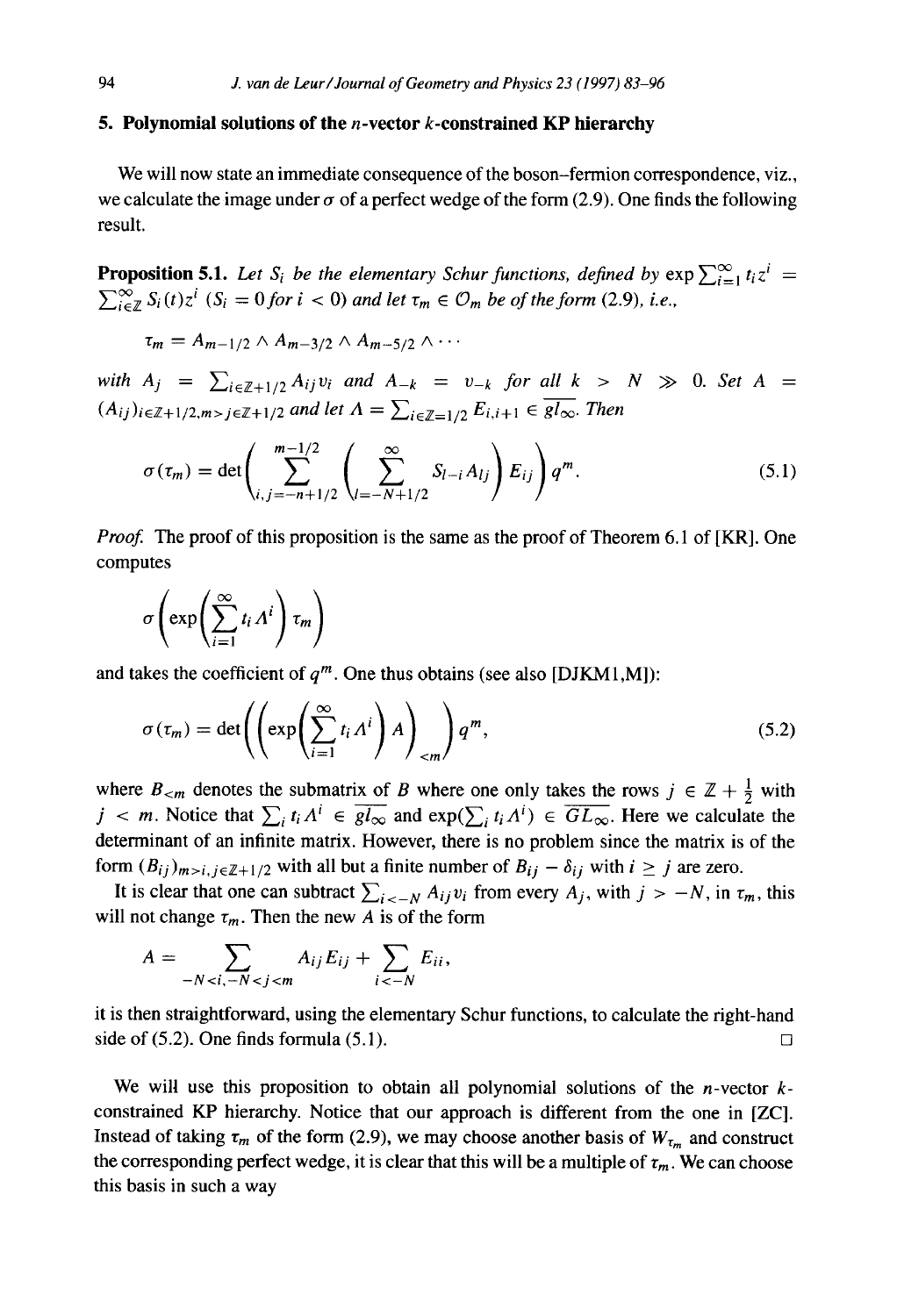$$
W_{\tau_m} = \langle A_{m-1/2}, A_{m-3/2}, A_{m-5/2}, \ldots, A_{-N+1/2}, v_{-N-1/2}, v_{-N-3/2}, \ldots \rangle
$$

such that  $A_j = \sum_{i=-N+1/2}^{\infty} A_{ij} v_i$  and that, except for at most *n* vectors  $A_j$ , all  $A_j$  satisfy the following condition:

$$
A^{k} A_{j} \begin{cases} = A_{l} & \text{for some } -N + \frac{1}{2} \le l \le m - \frac{1}{2}, \text{ or} \\ \in \langle v_{-N-1/2}, v_{-N-3/2}, \ldots \rangle. \end{cases}
$$

Of course every  $A_j$  is bounded, i.e. there exists an integer M such that all  $A_j = \sum_{i=-N+1/2}^{M-1/2}$  $A_{ij}v_i$ . Now making a shift in the index and permuting the columns we obtain the following result.

**Proposition 5.2.** Let  $M, N \in \mathbb{Z}$  such that  $M > N > 0$  and let  $e_j$ ,  $1 \leq j \leq M$ , be *an orthonormal basis of C<sup><i>m*</sup>. Let R be the M  $\times$  M-matrix  $R = \sum_{i=1}^{n} E_{i,i+k}$  and let  $A = (A_{ij})_{1 \le i \le M, 1 \le j \le N}$  be an  $M \times N$ -matrix of rank N. Denote by  $A_j = \sum_{i=1}^N A_{ij} e_i$ . If *all*  $A_j$  *satisfy the condition that*  $RA_j \neq A_i$  *for all*  $1 \leq i \leq j$  *and if all*  $A_j$ *, except for at most n, satisfy the condition that* 

$$
RA_j = \begin{cases} A_{j+1} & \text{or} \\ 0, & \end{cases}
$$

*then* 

$$
\tau = \det \left( \sum_{i,j=1}^{N} \left( \sum_{l=1}^{M} S_{l-i} A_{lj} \right) E_{ij} \right)
$$
\n(5.3)

*is a r-function of the n-vector k-constrained KP hierarchy. All polynomial solutions can be obtained in this way.* 

#### **Acknowledgements**

**It is a pleasure to thank Gerard Helminck, Ignace Loris and Gerhard Post for helpful discussions, and Walter Strampp for drawing my attention to this subject.** 

### **References**

- I AFGZ] H. Aratyn, L. Ferreira, J.E Gomes and A.H. Zimerman, Constrained KP models as integrable matrix hierarchies, hep-th 9509096.
	- [ANPI H. Aratyn, E. Nissimov and S. Pacheva, Constrained KP hierarchies: Additional symmetries, Darboux-Bäcklund solutions and relations to multi-matrix models, hep-th 9607234.
		- [C] Yi Cheng, Modifying the KP, the nth constrained KP hierarchies and their hamiltonian structures, Commun. Math. Phys. 171 (1995) 661~582.
	- [CSZ] Yi Cheng, W. Strampp and B. Zhang, Constraints of the KP hierarchy and multilinear forms, Commun. Math. Phys. 168 (1995) 117-135.
	- [CZl Yi Cheng, Y.-J. Zhang, Bilinear equations for the constrained KP hierarchy, Inverse Problems 10 (1994) L11-LI7.